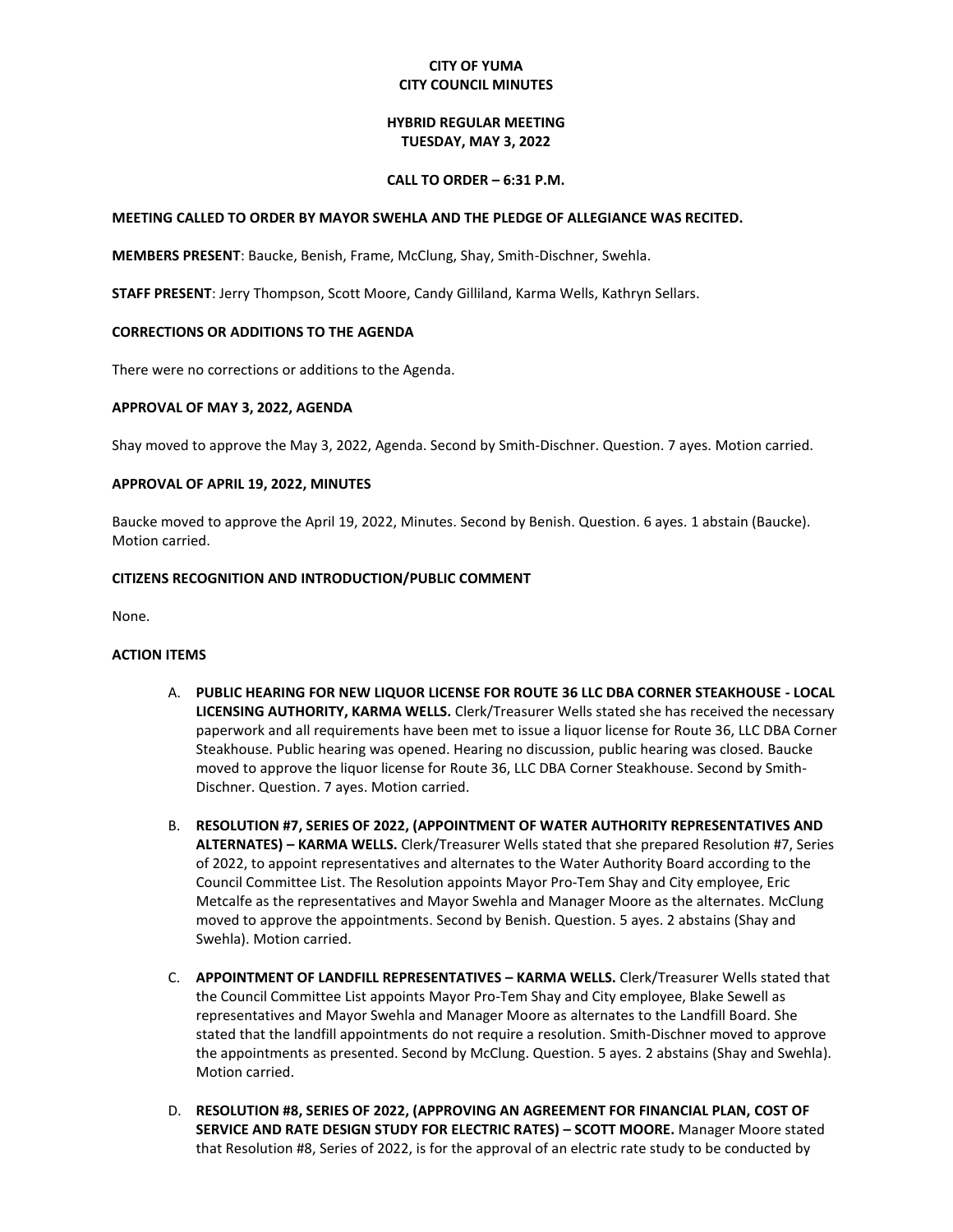NMPP. This cost-of-service study is done every 5 years. The cost of the study is \$11,500, but MEAN will cover half of that, leaving the City's share at \$5,750. Shay moved to approve Resolution #8, Series of 2022. Second by Benish. Question. 7 ayes. Motion carried.

- E. **ACCEPTANCE OF DONATION FOR ANIMAL SHELTER – SCOTT MOORE.** Manager Moore stated that the Heart Strong 4-H Club held a fundraiser to raise money for the Animal Shelter. They would like to donate the proceeds in the amount of \$523.26. Shay moved to accept the donation from Heart Strong 4-H Club. Second by McClung. Question. 7 ayes. Motion carried.
- F. **ACCEPTANCE OF DONATION FOR COMMUNITY CENTER – SCOTT MOORE.** Manager Moore stated that BOCES would like to make a donation to the Community Center to be used for after school tutoring sessions. There will be 2 High School students providing tutoring from 3:45 to 5:00 p.m. There will be adult supervision provided. Smith-Dischner moved to approve the donation from BOCES. Second by Shay. Question. 7 ayes. Motion carried.
- G. **APPROVAL OF BILLS – KARMA WELLS.** Clerk/Treasurer Wells presented Council with an additional list of bills. Baucke moved to approve the bills. Second by Shay. Question. 7 ayes. Motion carried.
- H. **PURCHASES IN EXCESS OF \$5,000 – SCOTT MOORE.** Manager Moore stated that the Jet A fuel was delivered. At the last meeting, he asked for approval for an amount not to exceed \$14,000. The price has since gone up, so he is now asking for approval for \$15,017.66 to pay for 2,981 gallons of Jet A fuel. Smith-Dischner moved to approve the purchase of the Jet A fuel. Second by Benish. Question. 7 ayes. Motion carried.

Manager Moore informed Council that the final bill to clean out the Jet A fuel tank came in at \$4,885.29.

The Cobblestone Inn is having their Grand Opening on Thursday, May 5, from 12:00 p.m. to 2:00 p.m. The ribbon cutting ceremony will take place at 12:30 p.m.

NECALG is hosting their annual meeting on Wednesday, May 18. Details were given at the last meeting. They would like a head count of who is attending.

This City will be hosting the CML Regional Meeting on May 26, at the golf course.

#### **ADDITIONAL BUSINESS**

None.

## **REPORTS**

#### **CITY MANAGER, SCOTT MOORE**

Manager Moore informed Council that the Jet A fuel tank has been cleaned and the new fuel has been added. He has reached out to AV Fuel to see if we need to test the fuel.

Manager Moore gave an update on the faulty valve that needed to be replaced at the WWTP. The valve has been replaced and a concrete pad was laid to hold the manhole structure. We still don't know the final cost of this job, but it is estimated to be between \$45,000 to \$60,000. The bad news is that there is another valve on the other side and it will more than likely fail as well.

#### **CITY CLERK/TREASURER, KARMA WELLS**

None.